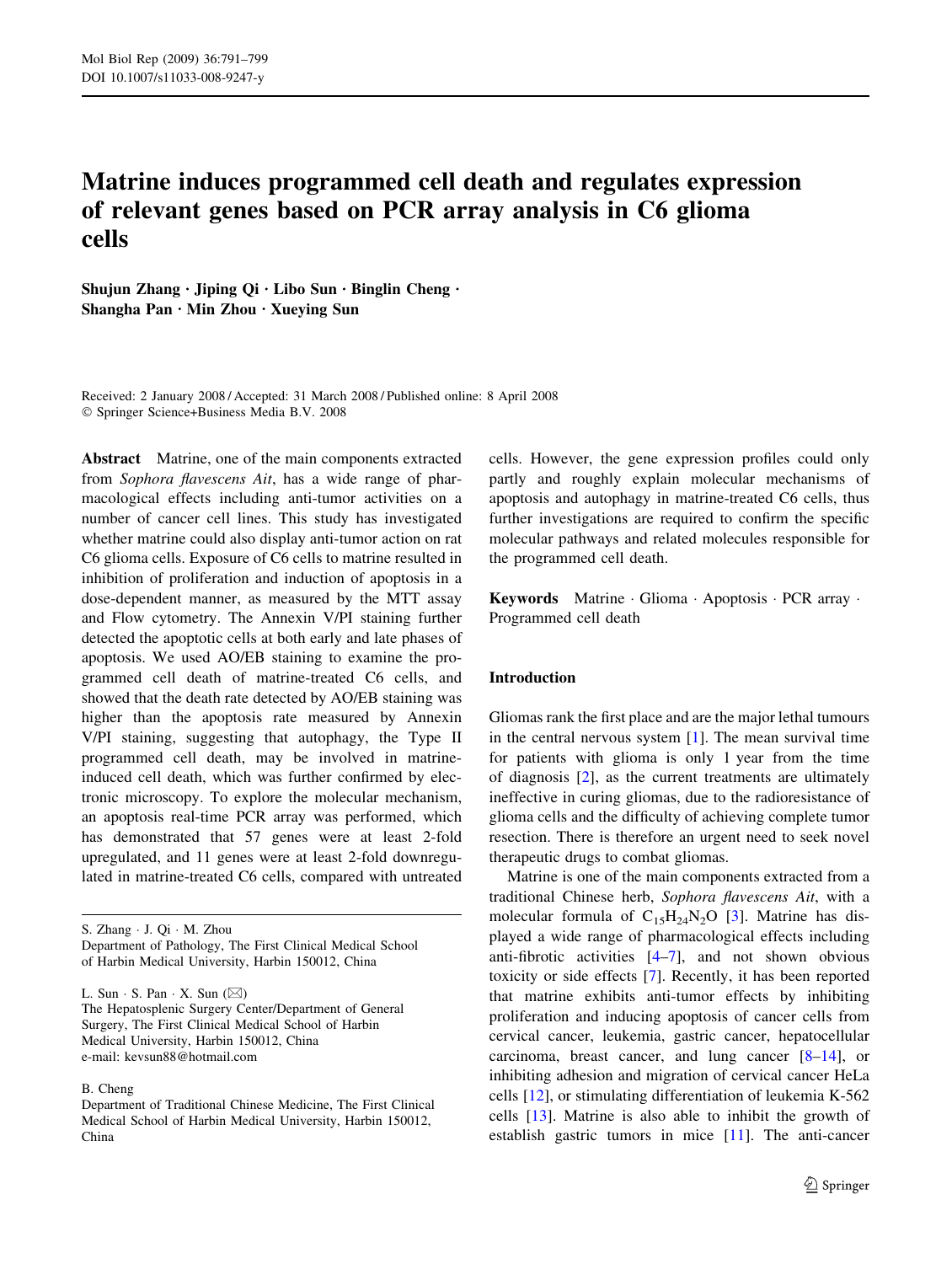activity of matrine may rely on its effects on apoptosis- and proliferation-related genes or proteins including N-ras, p53, c-myc, E2F-1, Apaf-1, Rb, Bcl-2 family, and caspases [\[12–14](#page-7-0)]. However, the precise molecular mechanisms involved in matrine-induced cell death remain unclear. Therefore, we designed this study to investigate whether matrine could induce death of C6 glioma cells, and used a PCR array to obtain an expression profile of apoptosis related genes.

## Materials and methods

#### Cell line and reagents

The rat C6 glioma cell line was obtained from the American Type Culture Collection (Rockville, MD, USA). Matrine was purchased from Shaanxi Huike Botanical Development Co., Ltd, Xi'an, China (Batch No. MA20070302, 98% purity).

#### MTT assay

 $5 \times 10^4$  C6 cells were seeded in 200 µl of DMEM (Dulbecco's modified Eagle's medium) (Life technologies, China) supplemented with 10% fetal calf serum, penicillin (50 U/ml) and streptomycin (50  $\mu$ g/ml) at 37°C in the CO<sub>2</sub> incubator. The cells were cultured for 24 h, and the medium was replaced with fresh DMEM or the same media containing different concentrations of matrine. After a further incubation for 24, 48 or 72 h, 20  $\mu$ l of MTT [3-(4,5dimethylthiazol-2-yl)-2,5-diphenyl tetrazolium bromide] was added to each well followed by incubation for 4 h. The medium was discarded and 150 µl of DMSO was added into each well, and incubated for 20 min. The  $OD_{570nm}$  was measured and the proliferation inhibition rate (%) was calculated according to the formula: $(1 -$  experimental OD value/control OD value)  $\times$  100. The experiments were repeated thrice.

#### Flow cytometric analysis

The C6 cells were incubated with matrine at different concentrations as above for 24 h, harvested, washed, fixed with ice-cold 75% ethanol, and the numbers of cells were counted.  $5 \times 10^5$  cells were suspended in 100 µl PBS, 5 µl of Annexin V and 10 µl of propidium iodide (PI) (Jingmei Biotech Co. Ltd., Shenzhen, China) were added, and incubated for 15 min at room temperature in dark. The apoptosis rate (%) was measured with a Beckman Coulter Epics Altra II cytometer (Beckman Coulter, California, USA). The experiments were repeated thrice.

#### Annexin V/PI staining

 $5 \times 10^4$  C6 cells were incubated in DMEM for 24 h. After removing the supernatants, the fresh DMEM or same medium containing 0.67 mg/ml matrine was added and cells cultured for further 24 h, followed by staining with Annexin V/PI for 15 min at room temperature in dark. The cells were viewed under a laser scanning confocal microscope (LSM-510, Carl Zeiss Jena GmbH, Jena, Germany). The apoptosis index  $(\%)$  was calculated as the percentage of apoptotic cells, namely number of apoptotic cells  $\times$ 100/total number of nucleated cells. The experiments were repeated thrice.

#### AO/EB staining

The C6 cells were treated with matrine for 24 h as above. Acridine orange and ethidium bromide (AO/EB) (Sigma) were freshly mixed at 0.01/100 (v/v) in dark, and one drop of mixture solution was added on the cells, which were immediately viewed using a fluorescence microscope. The cells that were stained green or red with condensed fragmented nuclei were defined as dead cells. The death rate (%) was calculated as the percentage of positively stained cells, namely number of cells undergoing programmed cell death (PCD)  $\times$  100/total number of cells. The experiments were repeated thrice.

#### Electronic microscopy

The C6 cells were treated with matrine for 24 h as above, harvested after trypsinization, and washed with PBS thrice. Then the cells were fixed with 2.5% glutaraldehyde solution for 1 h, washed twice with PBS, followed by a further fixation with 1% Osmic acid for 1 h, gradient dehydration with ethanol, embedded, and sectioned. The sections were stained with Uranium Acetate and Lead Citrate, and observed under a transmission electronic microscope (JEN-M1220, Toshiba, Japan).

#### RNA preparation

The cells were incubated with 0.67 mg/ml matrine for 24 h as above. After removing supernatant, RNA was extracted by addition of TRIzol (Invitrogen life Technologies, Shanghai, China) followed by chloroform according to the manufacturer's protocol. Samples were vigorously shaken for 15–20 s and incubated for 2–3 min at room temperature, followed by centrifugation at 12,000g for 15 min to allow separation of aqueous layer, which was transferred to a fresh tube. RNA was precipitated by cold isopropanol, followed by a final wash in cold 70% ethanol. RNA pellets were airdried and resuspended in diethyl pyrocarbonate-treated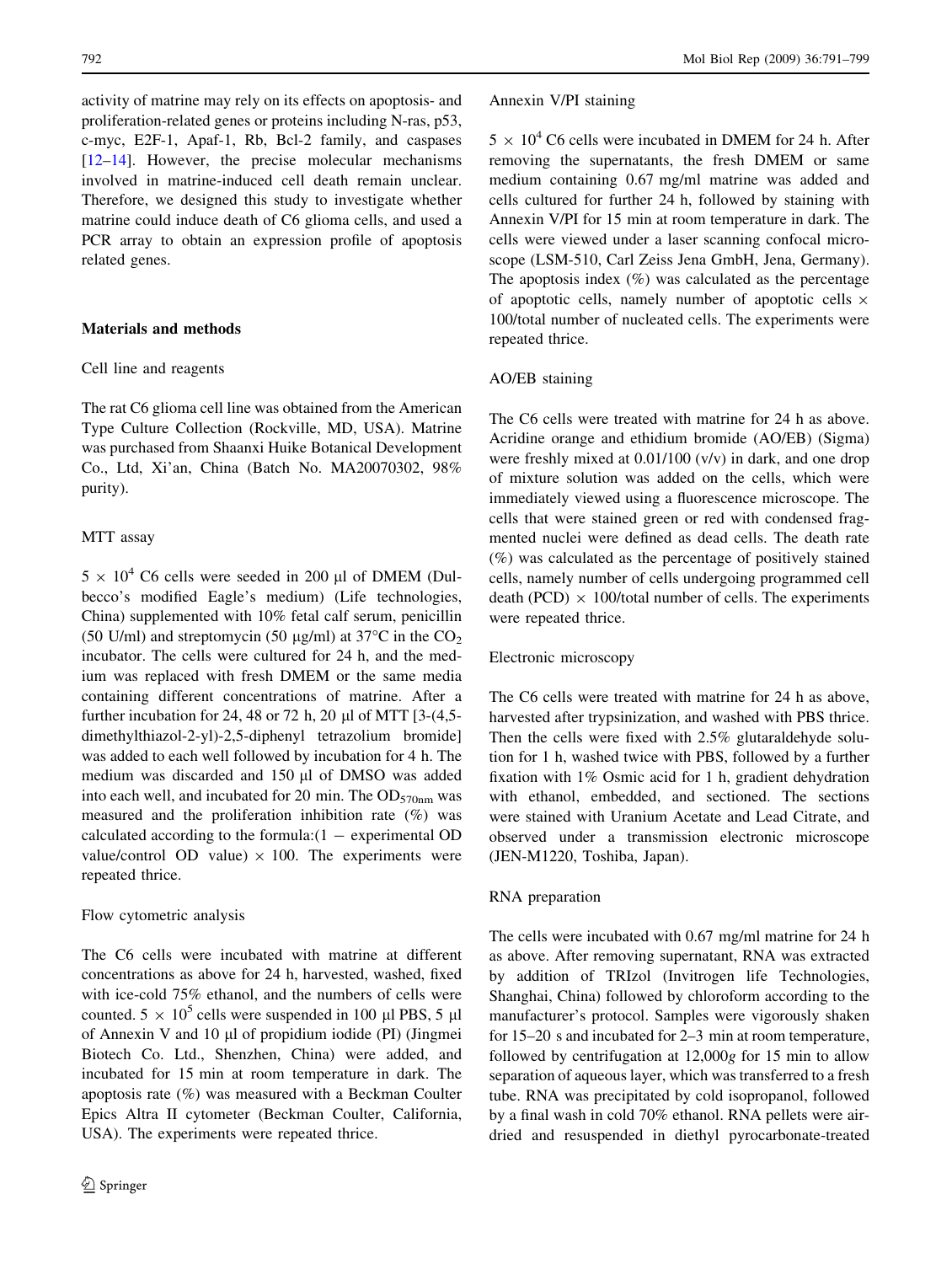water. RNA quality was determined by running a sample with an RNA loading dye (Sigma-Aldrich) on a 1% agarose gel and inspecting for distinct 18S, 28S and total RNA bands, indicating lack of degradation; quantity was determined by  $A_{260}$  measurement. Samples were frozen at  $-80\degree$ C.

# $RT^2$  Profiler<sup>TM</sup> PCR array

The first strand cDNA synthesis was performed with  $2 \mu$ g of total RNA and SuperScript III Reverse Transcriptase (Invitrogen) according to the manufacturer's instruction. The diluted first strand cDNA synthesis reaction was mixed with SuperArray PCR master mix, and loaded onto the 96- Well RT<sup>2</sup> Profiler<sup>TM</sup> PCR Array (PARN-012, rat apoptosis, SuperArray, Inc., Frederick, MD, USA). Real-time PCR detection was performed by heating the plate at  $95^{\circ}$ C for 10 min, followed by 40 cycles of  $95^{\circ}$ C for 15 s and 60 $^{\circ}$ C for 1 min. The data were analyzed with  $\Delta\Delta$ Ct method according to the manufacturer's manual. Quality control was performed with genomic DNA, reverse transcription and positive PCR controls, and the data were normalized to the house keeping gene  $\beta$ -actin. Changes in gene expression were illustrated as a fold increase/decrease. The cut-off determining expression was  $\geq 2.0$  or  $\leq -2.0$  fold changes. Genes which met both above criteria were considered to be upregulated or downregulated. The experiments were repeated thrice.

#### Statistical analysis

The half maximal inhibitory concentration  $(IC_{50})$  was calculated with a simple linear regression analysis. The real-time PCR array data were analyzed with  $\Delta\Delta$ Ct method. All the other data were expressed as mean values  $\pm$  standard deviation (SD), and a Student's t test was used for evaluating statistical significance. A value less than 0.05 ( $P < 0.05$ ) was used for statistical significance.

# **Results**

# Matrine inhibits proliferation of C6 cells in a dose-dependent manner

The proliferation inhibition effect of matrine on C6 cells was determined with MTT assay. As shown in Fig. 1, matrine inhibited the proliferation of C6 cells incubated with matrine for 24 h in a dose-dependent manner, compared with untreated cells. Prolongation of incubation time to 48 or 72 h had little effect on proliferation inhibition of C6 cells, compared to the incubation for 24 h. Therefore, incubation with matrine for 24 h was selected for the



Fig. 1 Matrine inhibits the proliferation of glioma cells in vitro. C6 cells were incubated in the absence or presence of matrine at different concentrations, and harvested at different time points. The proliferation of C6 cells was assessed by the MTT method to calculate the proliferation inhibition rate  $(\%)$ . The dotted lines show the concentration of matrine, which resulted in 50% of maximal proliferation inhibition  $(IC_{50})$  of C6 cells

following experiments. With a simple linear regression analysis, the  $IC_{50}$  was calculated to be 0.67 mg/ml when cells were incubated with matrine for 24 h (Fig. 1), and this concentration was used for cell staining and PCR array experiments.

Flow cytometric assay for apoptosis

C6 cells were incubated with matrine at different concentrations for 24 h, and flow cytometric analysis was used to measure the apoptosis rates. As shown in Fig. [2](#page-3-0)a, matrine induced apoptosis of C6 cells in a dose-dependent manner. When the concentration of matrine reached 0.3 mg/ml, the apoptosis rate of C6 cells was significantly higher than that of untreated cells ( $P < 0.05$ ). Furthermore, 0.7 or 0.9 mg/ml of matrine resulted in a highly significantly difference in apoptosis rate between matrine-treated and untreated cells  $(P<0.001)$ . As shown in the representative histograms of flow cytometry, the apoptosis rates of C6 cells were 0.55, 1.15, 9.45 or 19.95% when they were treated with matrine at concentrations at 0, 0.1, 0.5, 0.9 mg/ml, respectively (Fig. [2b](#page-3-0)–e).

Cell apoptosis by Annexin V/PI staining

To confirm cell apoptosis induced by matrine, we further used Annexin V/PI method to stain the C6 cells, and examined them under a laser confocol microscope. As shown in Fig. [3a](#page-4-0), only a small number of apoptotic cells were detected among the untreated cells, and most of them were at the early phase of apoptosis. The early-staged apoptotic cells were stained green by Annexin-V, as these cells display phosphatidylserine on their outer surface membranes, which is readily detectable by Annexin V. However, among the matrine-treated C6 cells, we detected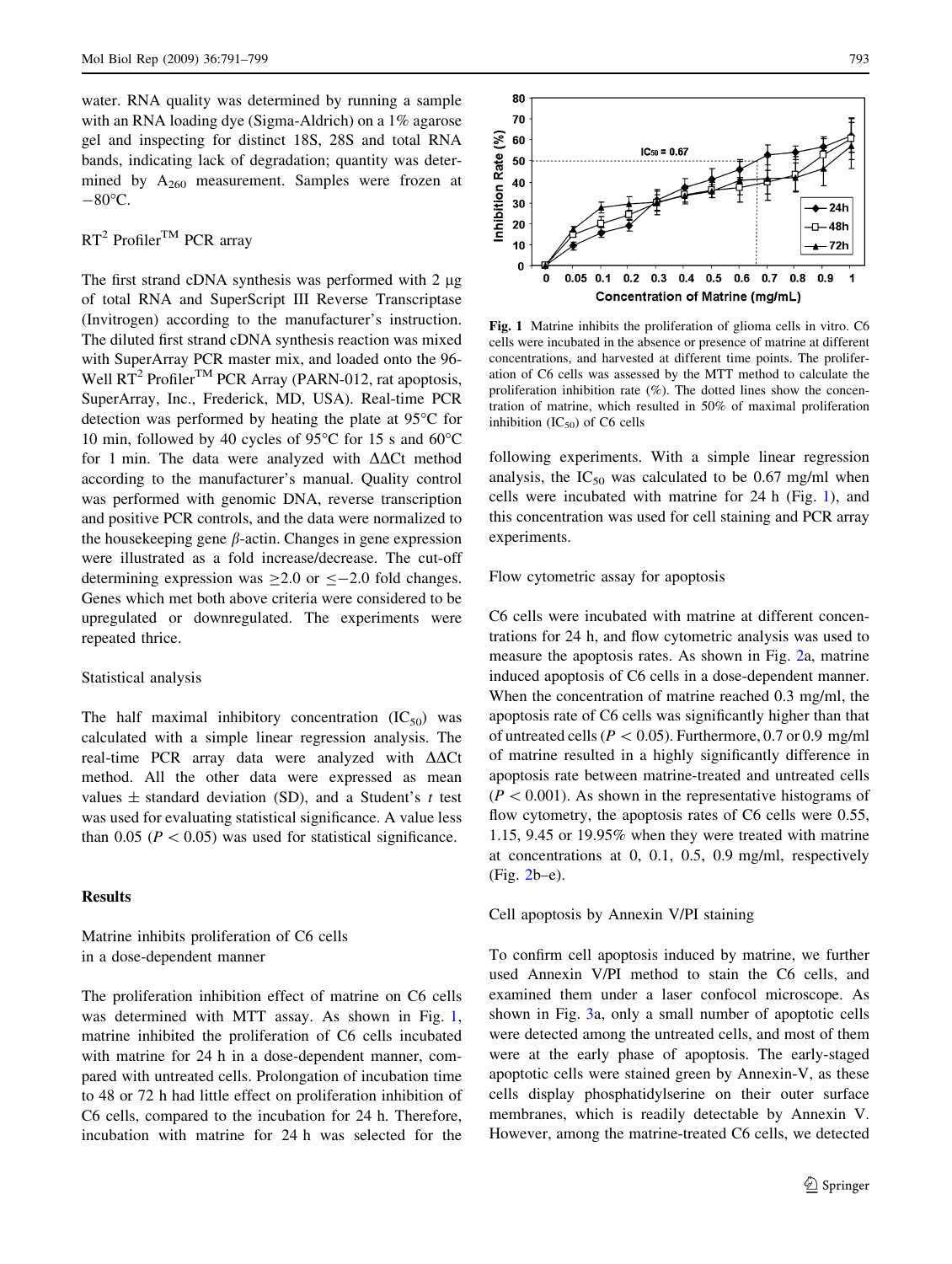<span id="page-3-0"></span>Fig. 2 Apoptosis by cytometric analysis. C6 cells incubated with different concentrations of matrine for 24 h were harvested for cytometric analysis to measure apoptosis rates. Untreated cells served as control. The apoptosis rates were shown in (a). \* Indicates a significant difference at  $P < 0.05$ , and \*\* a highly significant difference at  $P<0.001$ , compared with from control. (b–e) Representative histograms are from cytometrically analyzed C6 cells incubated with different concentrations  $[0(\mathbf{b}), 0.1(\mathbf{c}),$  $0.5(d)$ , or  $0.9(e)$  mg/ml] of matrine



more apoptotic cells including late-staged apoptotic cells, which had their nuclei stained red by PI as plasma membrane becomes increasingly permeable during the later stage of apoptosis, allowing PI to move across the cell membrane and bind to DNA (Fig. [3b](#page-4-0)). We further counted the apoptotic cells and calculated apoptosis indexes. The cells treated with matrine had an apoptosis index of  $13.8 \pm 2.3\%$ , which was significantly higher than that of untreated cells  $(2.4 \pm 1.5\%, P < 0.05)$  (Fig. [3](#page-4-0)e).

## PCD by AO/EB staining

We further stained the cells with AO/EB to detect PCD. As shown in Fig. [3c](#page-4-0), only a small number of cells undergoing PCD were detected among the untreated cells, and most of them were at early phase of PCD, which had their condensed fragmented nuclei stained green with by AO. However, among the matrine-treated C6 cells, we detected more cells undergoing PCD at both early and late phases (Fig. [3](#page-4-0)d). The C6 cells at late phase of PCD had their nuclei stained red by EB. We further counted the cells

undergoing PCD and calculated death rates. The matrinetreated cells had a death rate of  $19.8 \pm 2.7\%$ , which was significantly higher than that of untreated cells  $(5.4 \pm 2.2,$  $P < 0.05$ ) (Fig. [3f](#page-4-0)). We also compared the death rate detected by AO/EB staining and the apoptosis index measured by Annexin V/PI staining in the same batch of cells, and found that the death rate (19.8  $\pm$  2.7%, Fig. [3f](#page-4-0)) was significantly higher than the apoptosis index  $(13.8 \pm 2.3\%)$  $(13.8 \pm 2.3\%)$  $(13.8 \pm 2.3\%)$ , Fig. 3e), indicating that another form of PCD besides apoptosis, possibly autophagy, may be involved in matrine-induced cell death in C6 cells.

Autophagy detected by electronic microscopy

To further clarify autophagy in matrine-treated C6 cells, we used electronic microscopy to examine the autophagic cells. As shown in Fig. [4](#page-5-0)a, the untreated C6 cells displayed normal nuclear and cytoplasmic morphology. The most prominent morphological change in autophagic cells is the membrane enclosed vesicles, called autophagic bodies, in the cytoplasm that engulf portions of cytoplasm or organelles such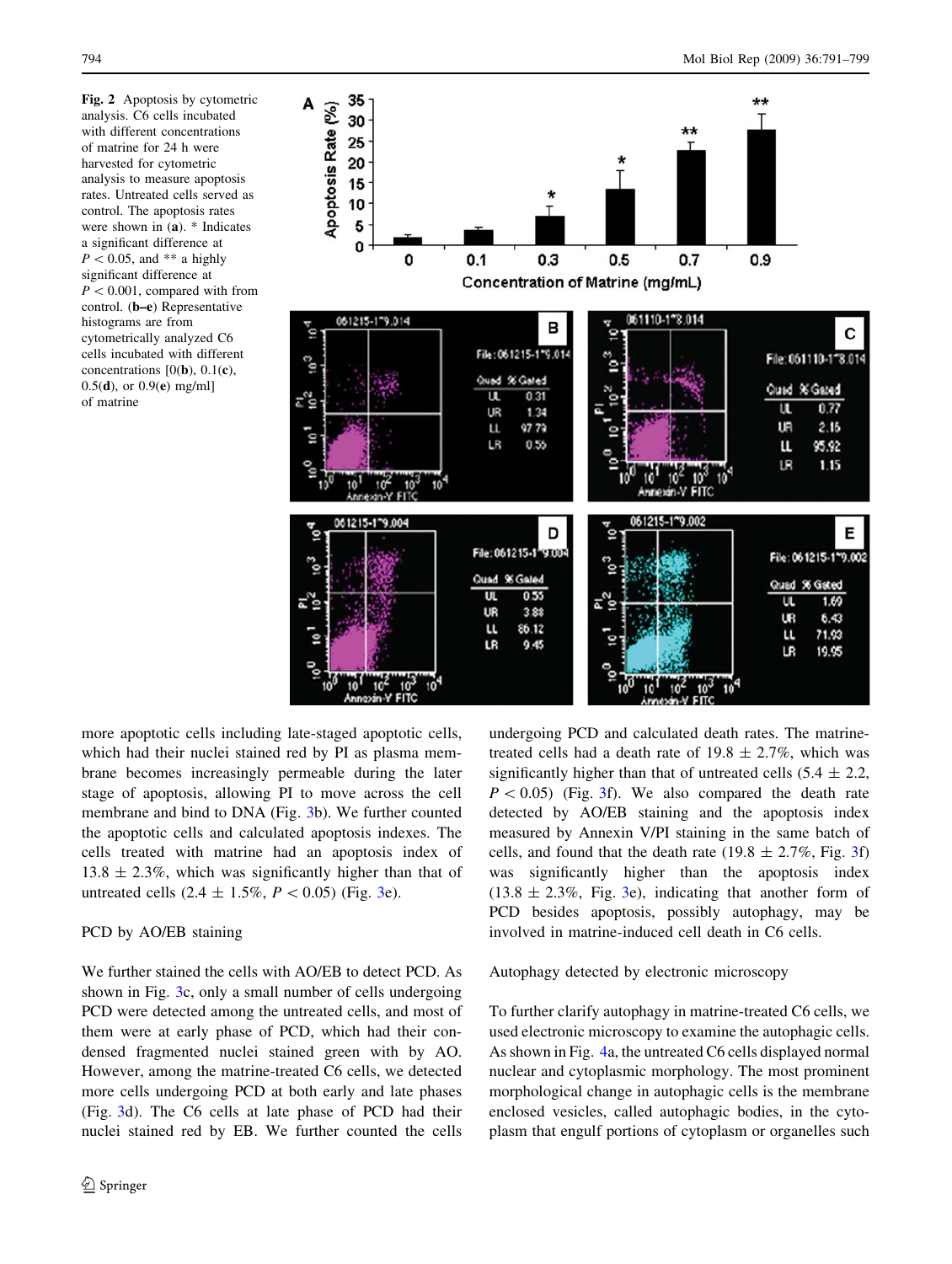<span id="page-4-0"></span>

Fig. 3 Programmed cell death induced by matrine. C6 cells were incubated in DMEM (a, c) or DMEM containing 0.67 mg/ml matrine (**b**, **d**) for 24 h. Illustrated are representative photographs  $(\times 200$ magnification) for cells stained with Annexin V/PI and examined under a laser scanning confocal microscope for apoptosis (a, b), or stained with AO/EB and examined under a fluorescence micro $scope(c, d)$  for programmed cell death. Untreated cells served as control. The cells at early phase of apoptosis or programmed cell death were pointed by " $\rightarrow$ ", and late phase by " $\Rightarrow$ ". (e) Apoptotic cells from Annexin V/PI staining were counted to record the apoptosis index, and (f) cells undergoing programmed cell death were counted to record the death rate. "\*" indicates significant difference between control and matrine-treated cells

as mitochondria and endoplasmic reticula [[15\]](#page-7-0). These vesicles fuse with lysosomes and deliver their cargo for degradation by lysosomal enzymes of cells. As shown in Fig. [4](#page-5-0)b, several autophagic bodies (pointed by " $\rightarrow$ ") and one engulfed mitochondrion (pointed by " $\Rightarrow$ ") were observed in matrine-treated cells.

# Gene expression profile induced by matrine

Given that matrine treatment resulted in proliferation inhibition and programmed cell death including apoptosis in C6 cells, we further investigate the gene expression profile with a PCR array. The cells were incubated with matrine for 24 h, and their gene expression profiles were analyzed using a 96-Well  $RT^2$  Profiler<sup>TM</sup> PCR Array containing 87 key apoptosis related genes, as compared with untreated C6 cells. RT-PCR was performed to detect expression of several representative genes, showing the consistency of the assays (data not shown).

The detailed changes of gene expression were shown in Table [1](#page-6-0). Fifty-seven genes were at least 2-fold upregulated, and 11 genes were at least 2-fold downregulated, in matrine-treated C6 cells. BIRC3, the most upregulated gene by matrine for 85.6 folds, belongs to IAP family; and BAG3, the most downregulated gene by matrine for 11.24 fold, belongs to Bcl-2 family. The upregulated genes by matrine belong to Bcl-2, TNF ligand, TNF receptor, CIDE domain, IAP, caspase, CARD, IGF, TRAF, BNIP, DNA damage/p53-ATM pathway gene families, and the downregulated genes belong to Bcl-2, CIDE domain, IAP, TRAF and other gene families (Table [2](#page-7-0)).

### Discussion

The present study has demonstrated that matrine inhibits proliferation and induces programmed cell death of rat glioma C6 cells in vitro. Similarly, Deng et al. [\[16](#page-7-0)] has shown that matrine inhibited proliferation of C6 cells and downregulated expression of proto-oncogene C-myc. The key findings of the present study are that matrine induced two types of programmed cell death, i.e. apoptosis and autophagy, in C6 cells, and regulated most of the apoptosis related genes in C6 cells based on a PCR array analysis.

Apoptosis, the best-described form of programmed cell death, involves the activation of catabolic enzymes in signaling cascades, which leads to the rapid demolition of cellular structures and organelles [\[17](#page-8-0), [18\]](#page-8-0). Classical apoptosis is characterized morphologically by cell shrinkage, chromatin condensation, nucleosomal DNA degradation and finally, fragmentation of the cell into apoptotic bodies [\[15](#page-7-0)]. Matrine induced apoptosis of C6 cells in the present study, in accordance with several previous reports, where matrine was shown to induce apoptosis of gastric cancer MKN45 cells [\[14](#page-7-0)], leukemia K562 cells [\[9](#page-7-0), [19\]](#page-8-0), and leukemia U937 cells [[8\]](#page-7-0). Apoptosis can be initiated through two alternative pathways: death receptors and intrinsic mitochondrial pathways. The first pathway involves ligandinduced activation of death receptors including Fas/Fas ligand and TNF/TNFR, which leads to activation of caspase-8 [\[20](#page-8-0)], followed by sequential cleavage of pro-caspase-3, resulting in activation of the apoptotic process [\[21](#page-8-0)]. Here we have shown that matrine upregulated expression of 14 members of TNF/TNFR gene family and almost all the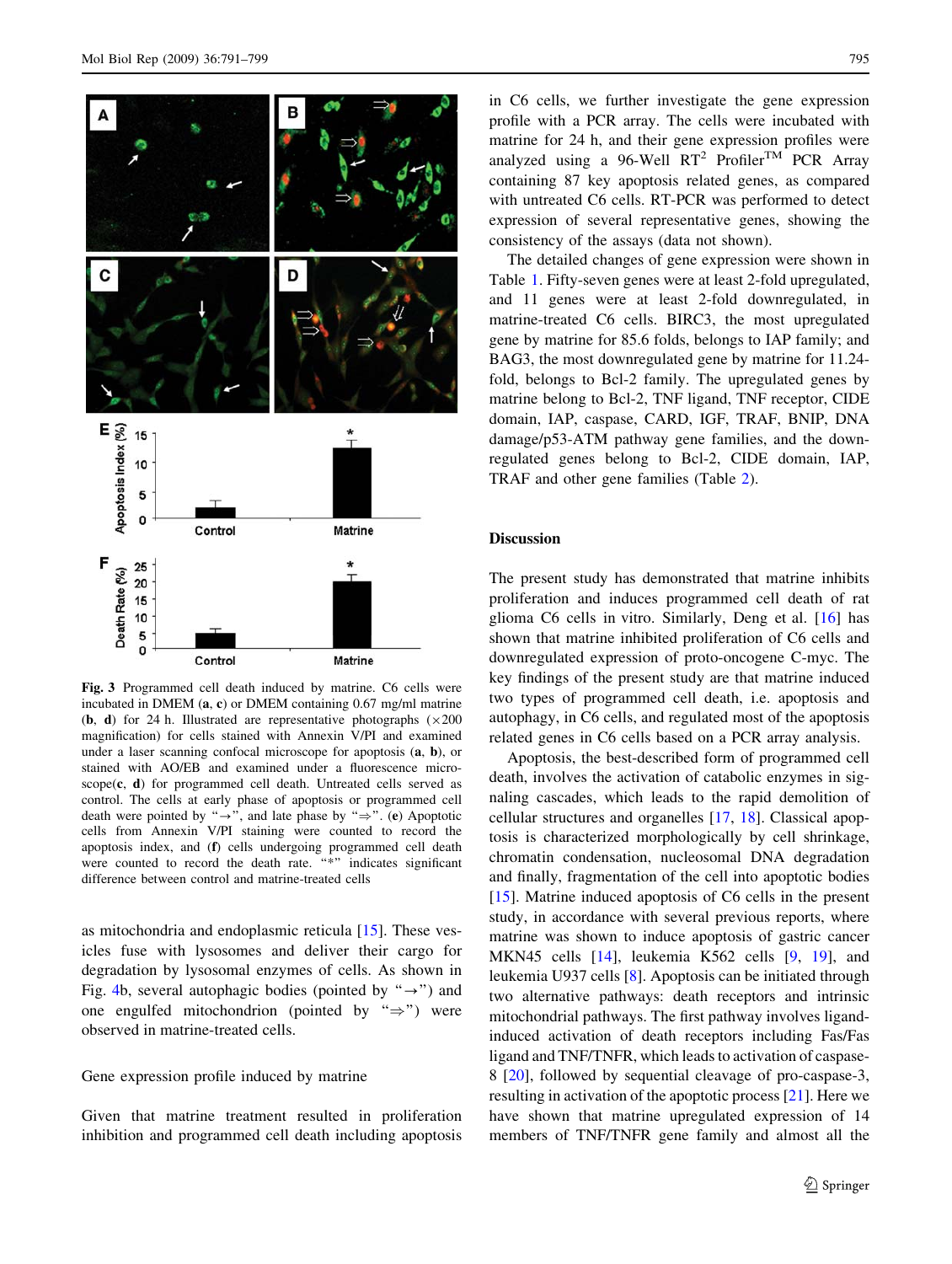<span id="page-5-0"></span>Fig. 4 Cell autophagy detected by electronic microscopy. C6 cells were incubated with 0.67 mg/ml matrine for 24 h, and examined under a transmission electronic microscope. Illustrated are representative photographs from untreated cells  $(a, \times 6,000)$ magnification) or matrinetreated cells (**b**,  $\times 15,000$ magnification), where the autophagic bodies are pointed by " $\rightarrow$ ", and an engulfed mitochondrion in an autophagic body is pointed by " $\Rightarrow$ "



caspase family genes in the PCR array, implying that the death receptor pathway may be involved in matrine-induced cell apoptosis. It has also been shown that matrine triggers apoptosis via the mitochondrial pathway by upregulating cell cycle protein E2F-1 in K562 cells [[9\]](#page-7-0), or pro-apoptotic molecules of Bcl-2 family in MKN45 cells [[14\]](#page-7-0), or reducing Bcl-2/Bax ratio and upregulating cleaved caspase-3 activity in cardiac fibroblasts [[3\]](#page-7-0). In the mitochondrial pathway, mitochondria are induced to release cytochrome  $c$ , which binds to Apaf-1 and pro-caspase-9. Active caspase-9 in turn directly activates pro-caspase-3, initiating a cascade of additional caspase activation [[22\]](#page-8-0). Besides the effects of matrine on Apaf-1 and caspases, here we could also demonstrate the effects of matrine on Bcl-2 family evidenced by upregulation of Bad, Bag1 and 4, Bak1, Bid, BcL10, Bcl2L1, BclAF1 and HRK, and downregulation of Bag3, Bcl2L11, Bcl2L2 and Bax. Given the fact that the complex interaction of these molecules remains unclear, the present study could only provide a clue like the tip of the iceberg, but it did demonstrate that matrine has effects on expression of the Bcl-2 family involved in intrinsic mitochondrial pathway of apoptosis.

Accumulating data have provided evidence that besides the caspase-dependent apoptosis (Type I PCD), autophagic machinery can be also recruited to kill cells generating a caspase-independent form of PCD, named autophagy or Type II PCD. The most prominent morphological change in autophagy is the appearance of double- or multiple- membrane enclosed vesicles, called autophagic bodies, in the cytoplasm that engulf portions of cytoplasm and organelles [\[15\]](#page-7-0). We compared the death rate detected by AO/EB staining and the apoptosis index measured by Annexin V/PI staining in the same batch of cells, and found that the death rate was significantly higher than the apoptosis index (19.8% vs. 13.8%), indicating 6% of total cells undergoing PCD were not apoptotic cells. To further examine these cells, we used electronic microscopy and found so-called autophagic bodies that contained engulfed mitochondria in matrine-treated cells, indicating matrine also induce autophagic cell death. It has been demonstrated that autophagic cell death is induced by well-established death promoting proteins such as BNIP3 [\[23](#page-8-0)], death-associated protein kinase DRPK1/DAPK2 [[24\]](#page-8-0), or suppressed by death protective proteins including Bcl-2 [\[23–27\]](#page-8-0). DAPK1 has been shown to modulate the apoptotic death, but their overexpression in HEK293 and HeLa cells induced autophagic cell death [\[24,](#page-8-0) [28](#page-8-0)]. In the present study, BNIP1, BNIP2, NNIP3 and DRPK1 were all upregulated by matrine, supporting the finding of autophagy by electronic microscopy. Despite the fact that apoptosis and autophagy proceed via independent mechanisms, several lines of evidence point out the existence of crosstalk between the two pathways, and the two types of PCD may also be activated simultaneously [\[15](#page-7-0)]. Gene expression profiling studies of steroid-triggered development in Drosophila revealed that several apoptosis-related genes were upregulated together with autophagy-related genes [[28](#page-8-0), [29](#page-8-0)], supporting the findings in the present study that both apoptosis and autophagy were detected in matrine-treated C6 cells. The present study has also shown that matrine upregulated expression of FADD, a molecule that triggers apoptosis and stimulates autophagy [\[30](#page-8-0)].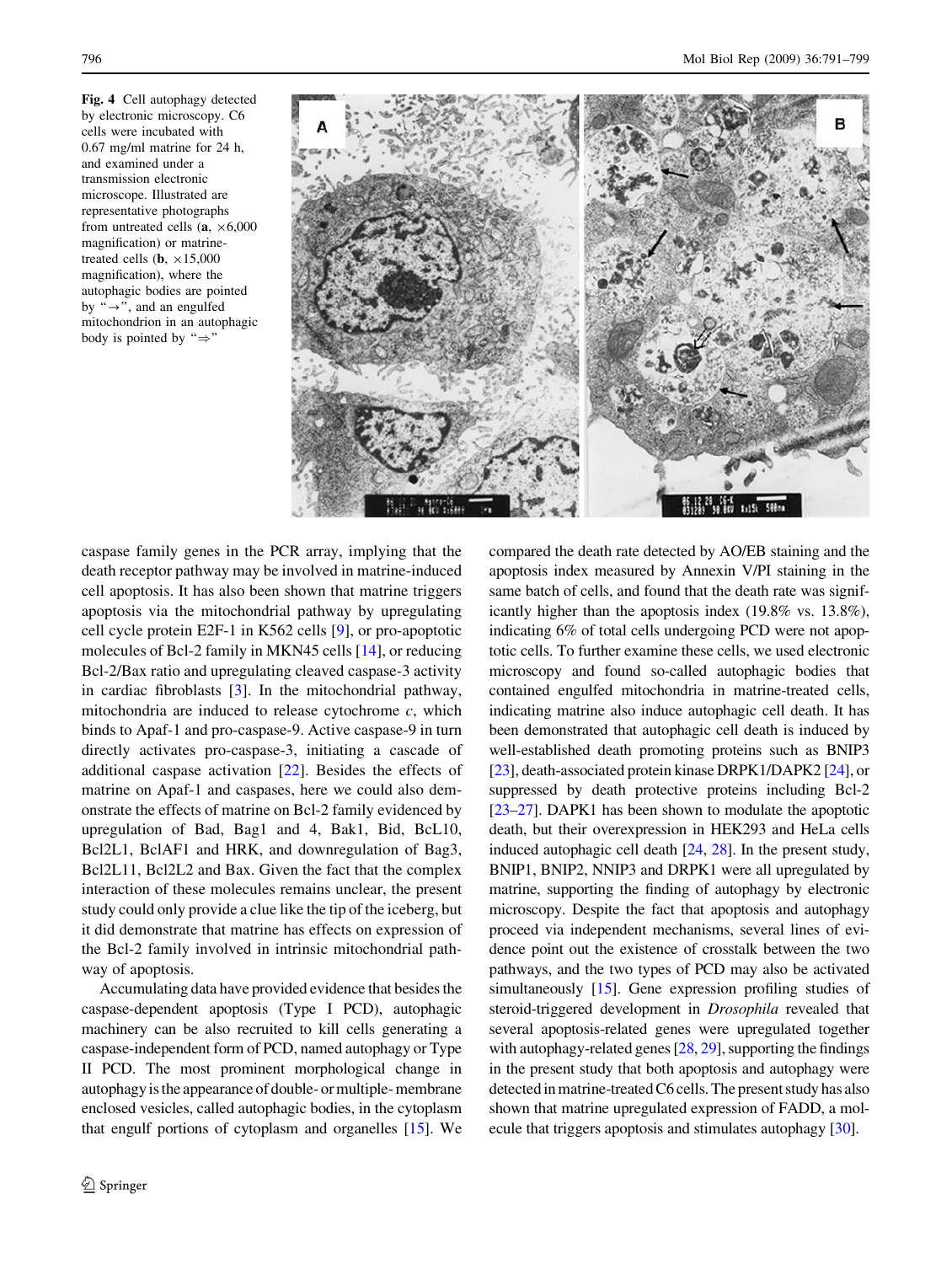<span id="page-6-0"></span>Table 1 Changes of gene expression induced by matrine in C6 cells

| Unigene No. | Gene symbol                           | Fold change | Unigene No. | Gene symbol       | Fold change |
|-------------|---------------------------------------|-------------|-------------|-------------------|-------------|
| Hs.523309   | BAG3                                  | $-11.24$    | Hs.431048   | ABL1              | 7.52        |
| Hs.469658   | BCL2L11                               | $-10.85$    | Hs.405153   | $\rm{NOD1}$       | 7.52        |
| Hs.552567   | APAF1                                 | $-7.84$     | Hs.516966   | BCL2L1            | 7.73        |
| Hs.410026   | BCL2L2                                | $-6.92$     | Hs.144873   | BNIP3             | 8.11        |
| Hs.249129   | <b>CIDEA</b>                          | $-6.06$     | Hs.356076   | BIRC4             | 8.57        |
| Hs.103755   | RIPK2                                 | $-4.89$     | Hs.131226   | BNIP3L            | 8.57        |
| Hs.412707   | HPRT1                                 | $-4.63$     | Hs.329502   | CASP9             | 8.75        |
| Hs.550061   | <b>BRAF</b>                           | $-3.89$     | Hs.80409    | GADD45A           | 9.45        |
| Hs.159428   | <b>BAX</b>                            | $-3.32$     | Hs.194726   | BAG4              | 9.78        |
| Hs.522506   | TRAF2                                 | $-3.07$     | Hs.408312   | <b>TP53</b>       | 10.56       |
| Hs.150107   | BIRC <sub>6</sub>                     | $-2.14$     | Hs.443577   | TNFRSF21          | 10.63       |
| Hs.150749   | BCL <sub>2</sub>                      | $-1.30$     | Hs.138378   | CASP4             | 11.47       |
| Hs.192132   | <b>TP73</b>                           | $-1.12$     | Hs.193516   | BCL10             | 13.74       |
| Hs.200242   | CARD <sub>6</sub>                     | 1.12        | Hs.368982   | CASP2             | 14.03       |
| Hs.591630   | CASP8                                 | 1.12        | Hs.503704   | BIRC <sub>2</sub> | 14.22       |
| Hs.193418   | TNFRSF9                               | 1.21        | Hs.244139   | FAS               | 14.32       |
| Hs.2007     | FASLG                                 | 1.23        | Hs.521456   | TNFRSF10B         | 14.32       |
| Hs.355307   | CD27                                  | 1.43        | Hs.510528   | TRAF3             | 14.62       |
| Hs.43555    | <b>BFAR</b>                           | 1.64        | Hs.525622   | AKT1              | 14.83       |
| Hs.558359   | $\ensuremath{\mathsf{N}\mathsf{AIP}}$ | 1.96        | Hs.86131    | FADD              | 15.35       |
| Hs.227817   | BAL2A1                                | 1.97        | Hs.643120   | IGF1R             | 15.56       |
| Hs.283672   | BCL2L10                               | 1.97        | Hs.1116     | <b>LTBR</b>       | 16.00       |
| Hs.475055   | ${\rm BIK}$                           | 1.97        | Hs.377484   | BAG1              | 16.22       |
| Hs.348263   | BIRC8                                 | 1.97        | Hs.646490   | BNIP2             | 16.45       |
| Hs.466057   | CASP14                                | 1.97        | Hs.484782   | <b>DFFA</b>       | 16.68       |
| Hs.213327   | CASP5                                 | 1.97        | Hs.279594   | TNFRSF1A          | 17.15       |
| Hs.592244   | CD40LG                                | 1.97        | Hs.485139   | BAK1              | 17.39       |
| Hs.87247    | <b>HRK</b>                            | 1.97        | Hs.38533    | <b>CRADD</b>      | 17.39       |
| Hs.36       | <b>LTA</b>                            | 1.97        | Hs.370254   | <b>BAD</b>        | 18.13       |
| Hs.501497   | CD70                                  | 1.97        | Hs.534255   | B <sub>2</sub> M  | 18.38       |
| Hs.241570   | TNF                                   | 2.04        | Hs.486542   | <b>BCLAF1</b>     | 18.64       |
| Hs.494901   | TNFSF8                                | 2.19        | Hs.141125   | CASP3             | 18.64       |
| Hs.380277   | DAPK1                                 | 2.23        | Hs.81791    | TNFRSF11B         | 18.77       |
| Hs.642693   | <b>CIDEB</b>                          | 2.66        | Hs.523968   | TP53BP2           | 18.77       |
| Hs.591834   | TNFRSF10A                             | 3.32        | Hs.546356   | RPL13A            | 18.77       |
| Hs.632486   | MCL1                                  | 3.34        | Hs.390736   | <b>CFLAR</b>      | 19.43       |
| Hs.8375     | TRAF4                                 | 3.58        | Hs.462529   | TNFRSF25          | 21.41       |
| Hs.2490     | CASP1                                 | 3.71        | Hs.460996   | TRADD             | 23.59       |
| Hs.389452   | CASP <sub>6</sub>                     | 4.50        | Hs.446146   | CARD <sub>8</sub> | 25.11       |
| Hs.478275   | TNFSF10                               | 4.56        | Hs.591054   | <b>BID</b>        | 26.35       |
| Hs.5353     | CASP10                                | 5.54        | Hs.145726   | BNIP1             | 28.84       |
| Hs.472860   | CD40                                  | 5.58        | Hs.9216     | CASP7             | 29.86       |
| Hs.513667   | NOL3                                  | 5.86        | Hs.127799   | BIRC3             | 85.63       |
| Hs.499094   | <b>PYCARD</b>                         | 7.46        |             |                   |             |

In conclusion, the present study has demonstrated that matrine inhibits proliferation and induces PCD of C6 glioma cells in vitro. Two types of PCD were detected in matrine-treated C6 cells, but the precise molecular mechanisms remain unclear as the preliminary results are only able to provide a clue on expression of related genes at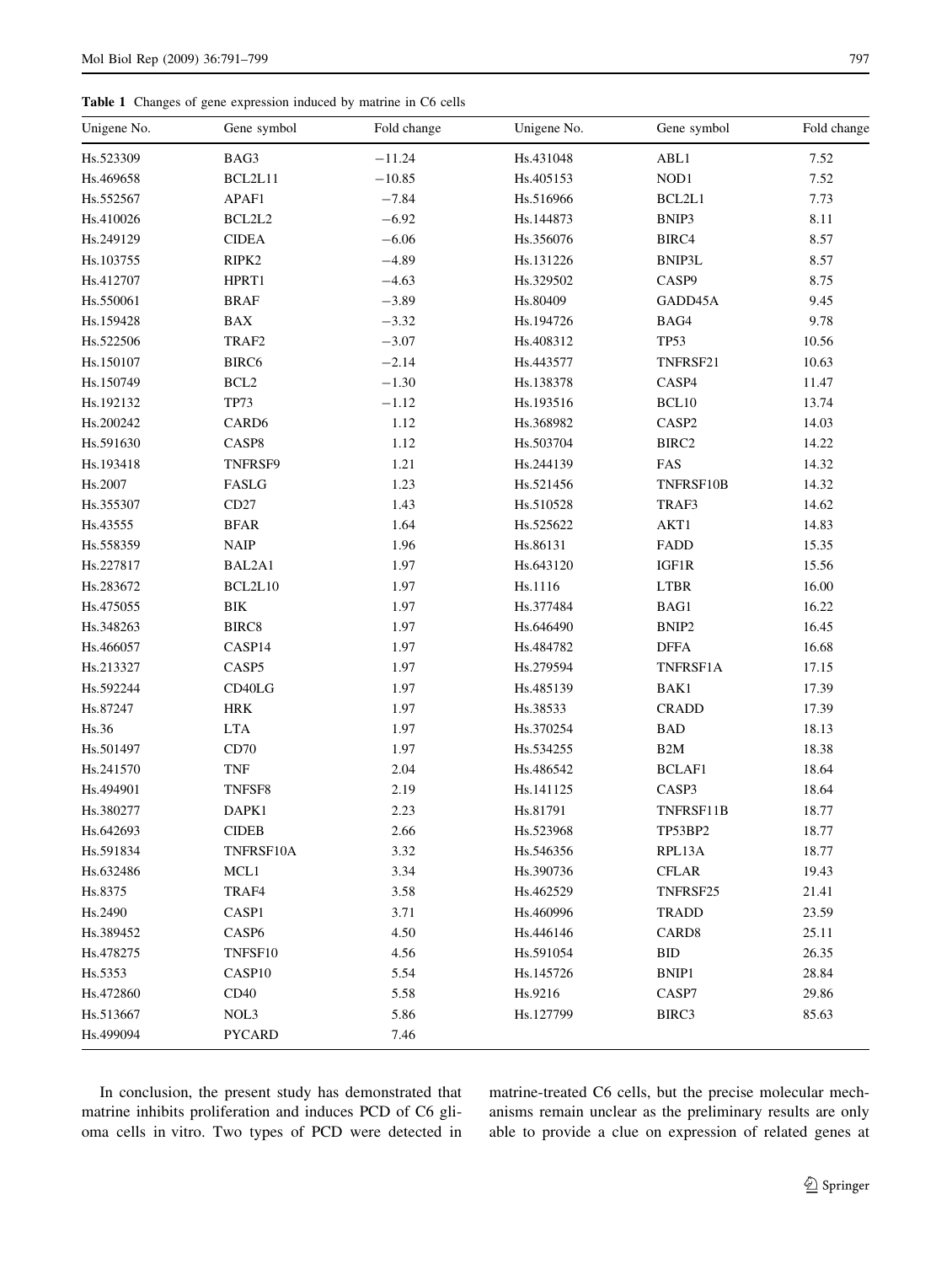Table 2 Functional gene families regulated by matrine in C6 cells

<span id="page-7-0"></span>

| 798 | -799<br>Mol Biol Rep (2009) 36:791-7<br>the contract of the contract of the contract of the contract of the contract of the contract of the contract of<br>.<br>$\sim$ $\sim$ $\sim$ |
|-----|--------------------------------------------------------------------------------------------------------------------------------------------------------------------------------------|
|     |                                                                                                                                                                                      |

| Functional gene family        | Upregulated gene                  | Downregulated<br>gene  |
|-------------------------------|-----------------------------------|------------------------|
| $Bcl-2$                       | BAD, BAG1, BAG4, BAK1, BID        | BAG3, BCL2L11          |
|                               | BCL10, BCL2L1, BCLAF1, HRK        | BCL2L2, BAX            |
| TNF ligand                    | TNF, TNFSF8, TNFSF10, FAS         |                        |
| TNF receptor                  | TNFRSF10A, TNFRSF10B, TNFRSF11B   |                        |
|                               | TNFRSF1A, TNFRSF21, TNFRSF25      |                        |
|                               | FADD, LTBR, MCL1, CD44            |                        |
| CIDE domain                   | CIDEB, DFFA, DAPK1, CRADD         | <b>CIDEA</b>           |
| IAP                           | BIRC2, BIRC3, BIRC4               | BIRC <sub>6</sub>      |
| Caspase                       | CASP1, CASP2, CASP3, CASP4, CASP6 |                        |
|                               | CASP7, CASP9, CASP10              |                        |
| CARD                          | CARD8, NOL3, PYCARD               |                        |
| IGF                           | IGF1R                             |                        |
| TRAF                          | TRAF3, TRAF4, TRADD               | TRAF <sub>2</sub>      |
| <b>BNIP</b>                   | BNIP1, BNIP2, BNIP3, BNIP3L       |                        |
| DNA damage/P53-ATM<br>pathway | GADD45A, TP53, TP53BP2            |                        |
| Oncogene                      | ABL1, AKT1                        | <b>BRAF</b>            |
| Others                        | CFLAR, B2M, RPL13A, NOD1          | APAF1, RIPK2,<br>HPRT1 |

mRNA level. Further investigations are definitely required to clarify the specific molecular pathways especially PCD related molecules at protein levels affected by matrine, and the answers to these questions will improve our understanding of the molecular mechanisms of matrine on C6 glioma cells. Furthermore, matrine is advantageous as it does not show obvious toxicity [7], compared with cytotoxic drugs, which are currently used to treat gliomas. The present study, along with a previous report [16], supports the possibility of matrine to be used to treat gliomas, alone or in combination with other toxic drugs.

Acknowledgements This work was supported by grants from the National Natural Scientific Foundation of China (3047661 and 30571808), and Natural Scientific Foundation of Heilongjiang Province, China (D2007-39). S. Zhang and J. Qi contributed equally to this work.

# References

- 1. Burton EC, Prados MD (2000) Malignant gliomas. Curr Treat Options Oncol 1:459–468
- 2. Avgeropoulos NG, Batchelor TT (1999) New treatment strategies for malignant gliomas. Oncologist 4:209–224
- 3. Li Y, Wang B, Zhou C et al (2007) Matrine induces apoptosis in angiotensin II-stimulated hyperplasia of cardiac fibroblasts: effects on Bcl-2/Bax expression and caspase-3 activation. Basic Clin Pharmacol Toxicol 101:1–8
- 4. Liu J, Zhu M, Shi R et al (2003) Radix Sophorae flavescentis for chronic hepatitis B: a systematic review of randomized trials. Am J Chin Med 31:337–354
- 5. Long Y, Lin XT, Zeng KL et al (2004) Efficacy of intramuscular matrine in the treatment of chronic hepatitis B. Hepatobiliary Pancreat Dis Int 3:69–72
- 6. Zhang JP, Zhang M, Jin C et al (2001) Matrine inhibits production and actions of fibrogenic cytokines released by mouse peritoneal macrophages. Acta Pharmacol Sin 22:765–768
- 7. Zhu XH, Qiu YD, Shi MK (2003) Effect of matrine on cold ischemia and reperfusion injury of sinusoidal endothelial cells in rat orthotopic liver transplantation. Acta Pharmacol Sin 24: 169–174
- 8. Liu XS, Jiang J, Jiao XY et al (2006) Matrine-induced apoptosis in leukemia U937 cells: involvement of caspases activation and MAPK-independent pathways. Planta Med 72:501–506
- 9. Jiang H, Hou C, Zhang S et al (2007) Matrine upregulates the cell cycle protein E2F-1 and triggers apoptosis via the mitochondrial pathway in K562 cells. Eur J Pharmacol 559:98–108
- 10. Chui CH, Lau FY, Tang JC et al (2005) Activities of fresh juice of Scutellaria barbata and warmed water extract of Radix Sophorae Tonkinensis on anti-proliferation and apoptosis of human cancer cell lines. Int J Mol Med 16:337–341
- 11. Hu MJ, Zeng H, Wu YL et al (2005) Synergistic effects of matrine and 5-fluorouracil on tumor growth of the implanted gastric cancer in nude mice. Chin J Dig Dis 6:68–71
- 12. Zhang L, Wang T, Wen X et al (2007) Effect of matrine on HeLa cell adhesion and migration. Eur J Pharmacol 563:69–76
- 13. Zhang LP, Jiang JK, Tam JWO et al (2001) Effects of matrine on proliferation and differentiation in K-562 cells. Leuk Res 2001; 25:793–800
- 14. Luo C, Zhu Y, Jiang T et al (2007) Matrine induced gastric cancer MKN45 cells apoptosis via increasing pro-apoptotic molecules of Bcl-2 family. Toxicology 229:245–252
- 15. Gozuacik D, Kimchi A (2007) Autophagy and cell death. Curr Top Dev Biol 78:217–245
- 16. Deng H, Luo H, Huang F et al (2004) Inhibition of proliferation and influence of proto-oncogene expression by matrine in C6 cell. Zhong Yao Cai 27:416–419 [Article in Chinese]